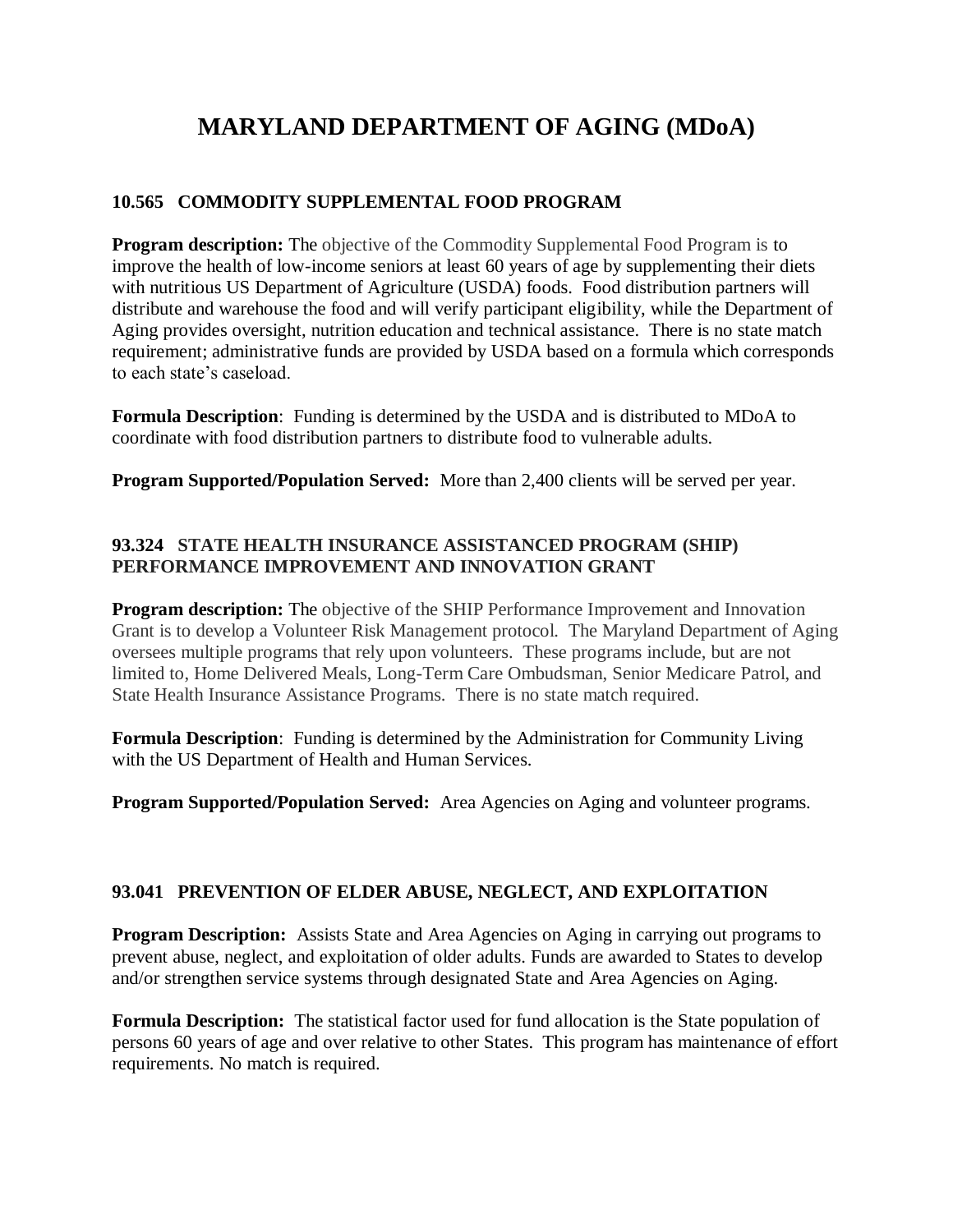**Program Supported/Population Served:** In accordance with the federal Older Americans Act, Title VII, Elder Abuse Prevention currently serves nursing home and assisted living residents statewide and provides education to benefit a broad spectrum of targeted populations and the general public.

# **93.042 LONG-TERM CARE OMBUDSMAN SERVICES FOR OLDER INDIVIDUALS**

**Program Description:** Long-term care ombudsmen have authority under federal and state law to advocate for the 47,000 people living in nursing homes and assisted living facilities. Local employed and volunteer ombudsmen work in every jurisdiction to empower residents, promote residents' rights, resolve complaints, provide education to facility staff on elder abuse and give information to consumers facing difficult decisions about long-term care. Ombudsmen regularly visit facilities, promoting quality of care and quality of life and work to ensure that residents are treated with dignity and respect for their individuality.

**Formula Description:** The statistical factors used for fund allocation are the number of nursing homes and assisted living facilities; the number beds in assisted living and nursing homes; and the geographic size of the local program. The allocation is recalculated each year. This program has maintenance of effort requirements. No match is required.

**Program Supported/Population Served:** Title VII Long-Term Care Ombudsman activity currently serves 47,000 persons in nursing homes and assisted living facilities.

## **93.043 DISEASE PREVENTION & HEALTH PROMOTION SERVICES**

**Program Description:** Health Promotion and Disease Prevention Programs promote preventive health, wellness, and physical fitness. A range of programs such as health education, health screening, medication management and health services promote overall health, physical fitness and mental acuity. Many of the State's local Area Agencies on Aging offer the Chronic Disease Self Management Program, a Stanford University evidence-based validated method that enables adults to manage their chronic conditions while avoiding hospitalization and reinforcing skills that support independent living in the community.

**Program Eligibility Criteria**: Marylanders 60 years of age and older, except for self management programs which are open to people with chronic health conditions who are 18 years of age and older. In accordance with the Older Americans Act, there are no income or asset restrictions but preference is given to older adults with the greatest social and economic need.

**Formula Description:** Programs are funded on a federal/state matching basis as follows: Preventive Health Services (85/15). For each fiscal year, state resources provide no less than 25% of the non-federal share of each state's total Title III expenditures from state or local public sources. The statistical factor used for fund allocation is the state population of persons 60 years of age and over. This program has maintenance of effort requirements.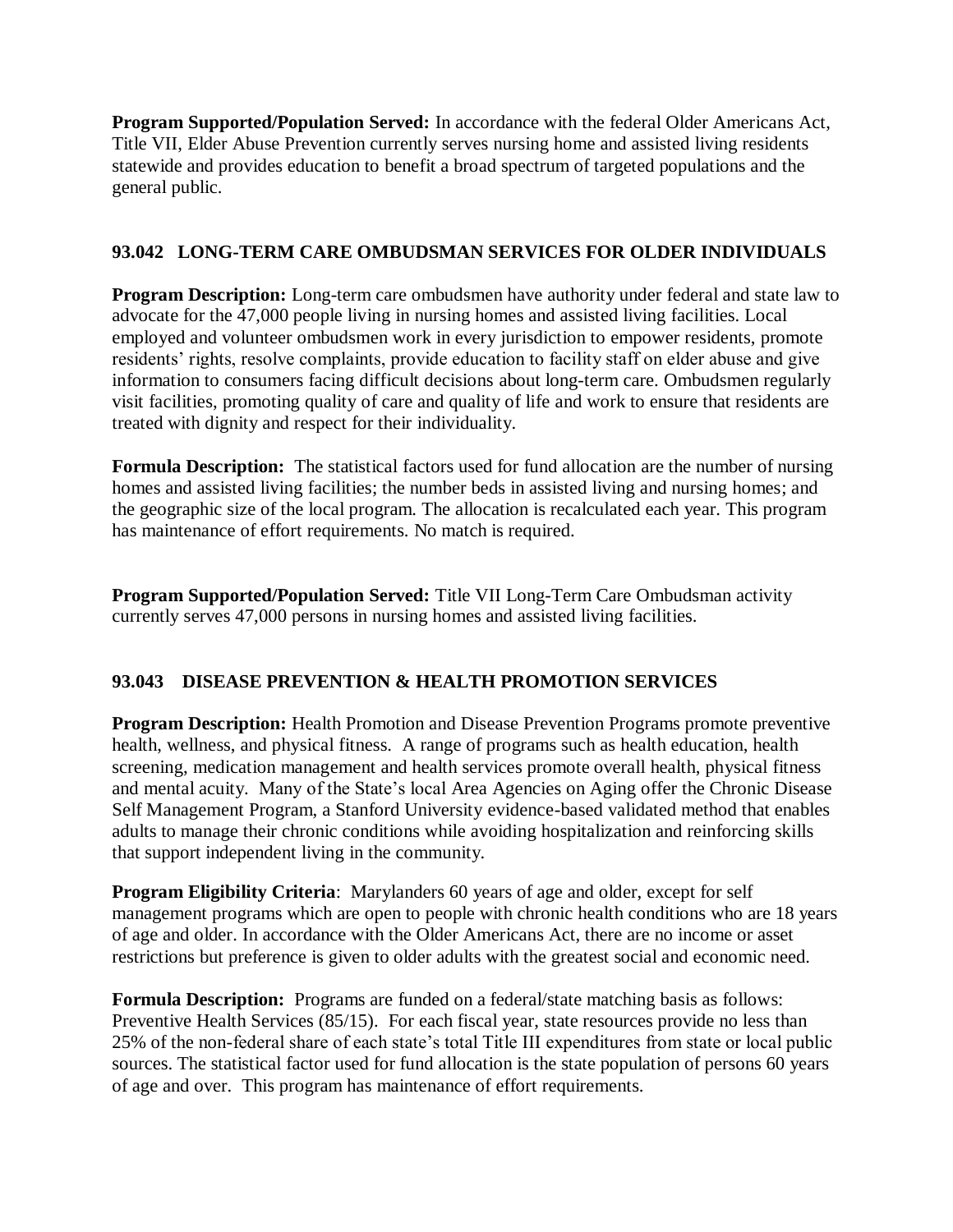**Program Supported/Population Served:** Older Americans Act Title III-D Health Screening and Education, Physical Fitness, Medication Management and Health Services. Each year, this program serves tens of thousands of older adults statewide through health screening, education, physical fitness, exercise, and medication management sessions and other health services.

#### **93.044 SUPPORTIVE SERVICES**

**Program Description:** The Older Americans Act Title III-B Supportive Services Program enables older adults to access services that address functional limitations, promote health and independence, and protect elder rights. Together, these services comprise a way to assist older adults in the community to maintain the highest levels of independent functioning and quality of life. Title III-B provides funding for a variety of supportive services including: Maryland Access Point Information and Assistance to work with individuals to plan for their long-term needs and link them to appropriate public and private services. Other Title III-B funded services may include transportation, senior centers, legal assistance and referral services, case management, and homemaker/chore assistance.

**Program Eligibility Criteria**: With the exception of Maryland Access Point services, Marylanders 60 years of age and older, are served by Title III-B funds. Maryland Access Point Information and Assistance services are available to all individuals, regardless of age, to learn about and plan for their long-term needs and goals. In accordance with the Older Americans Act, there are no income or asset restrictions, but preference is given to older adults with the greatest social and economic need.

**Formula Description:** States may use 5% for state agency administration and the remainder of the grant funds local services and administration. In Maryland, an adequate proportion of the award must be used for the following priority services: access services (15%), in-home services (10%), and legal assistance (5%).

**Program Supported/Population Served:** Title III Supportive Services serve hundreds of thousands of unduplicated individuals each year. Additional individuals received information and assistance services from the flagship Maryland Access Point initiative which provide nearly a million contacts each year.

## **93.045 NUTRITION SERVICES**

**Program Description:** The *Senior Nutrition Congregate Meals Program* offers meals and related nutrition education and assessment for older adults in a variety of community gathering places. This statewide program features group dining as a way to promote social engagement, inclusion, and independent living in the community. In many instances, the program is a critical link to nutritionally balanced meals that reduce hunger and malnutrition. Meals are served in familiar community hubs such as senior and community centers, which also offer programming in physical fitness, the arts, and educational classes. Menus meet the cultural and dietary needs of a diverse statewide population, including meeting the low salt and low sugar Dietary Guidelines for Americans. There are more than 250 meal sites across the State of Maryland. In FY 2017, more than 1.1 million meals were served with the program support of numerous volunteers.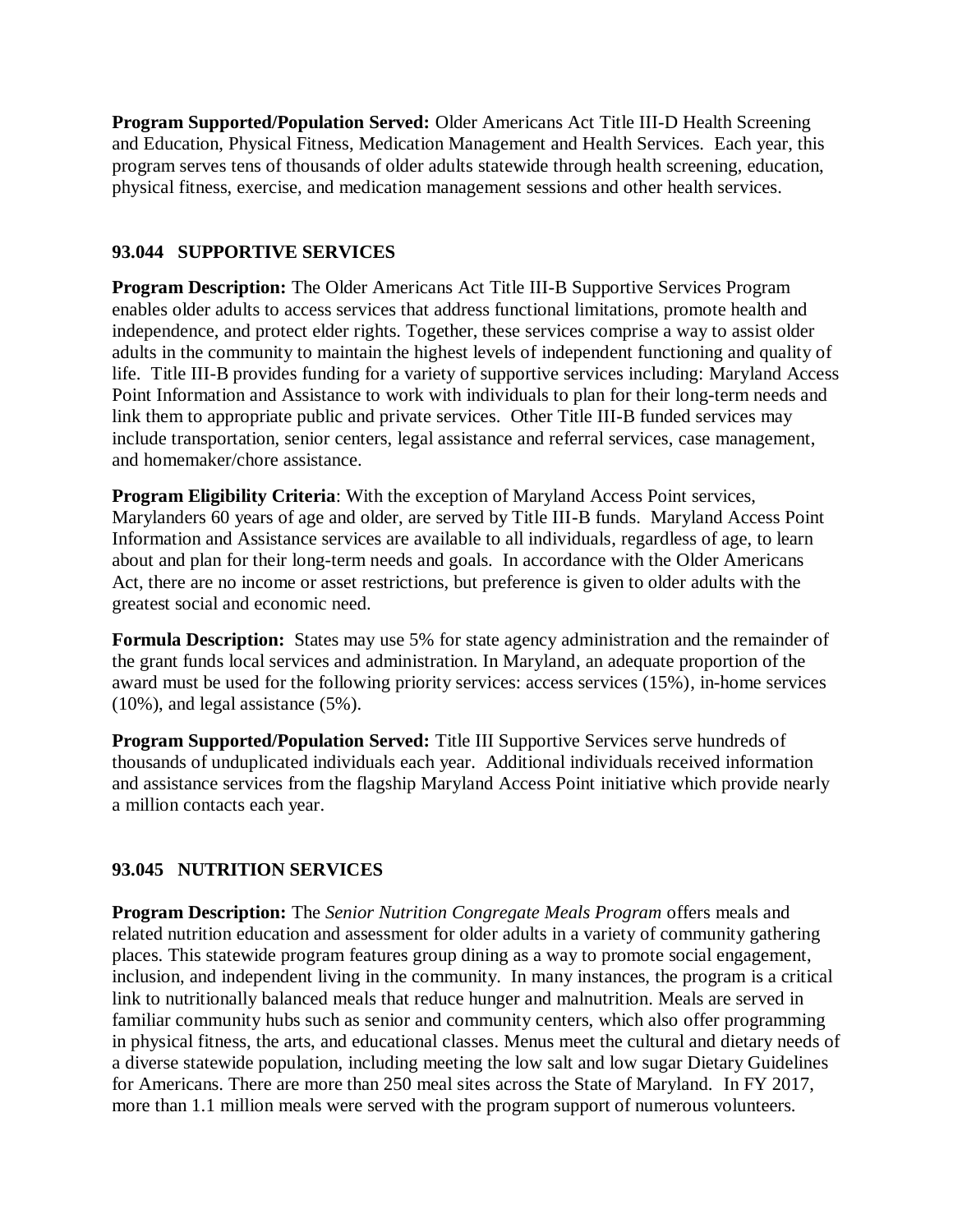**Program Eligibility Criteria**: Maryland residents age 60 or older. In accordance with the federal Older Americans Act, there is no income or asset restriction. However, preference is given to serving older individuals with the greatest social and economic need and those at risk of institutional placement. Services also may be available to a limited number of individuals with disabilities under the age of 60, provided that they reside with older adults; volunteers who provide services during meal hours; and, individuals with disabilities who reside in housing facilities primarily occupied by older adults where congregate meals are provided.

The *Senior Nutrition Home Delivered Meals Program* provides meals, nutrition education and assessment, and coordination of nutrition services for older adults who are unable to leave their homes, for example due to care needs. This program supports nutritional balance and independence for older adults in the community. Menus are designed to meet the cultural and dietary needs of a diverse statewide population and standards that require meals meet the low salt and low sugar Dietary Guidelines for Americans. The program relies upon thousands of volunteers who deliver the meals and saves many lives by identifying and connecting isolated older adults in potentially dangerous situations to a range of community services and supports. As with the Senior Nutrition Congregate Meals Program, the home delivered meals program is a critical link to nutritionally balanced meals that reduce hunger and malnutrition.

**Program Eligibility Criteria:** Maryland residents who remain at home due to personal or other needs and are at least age 60 years or older and their spouses. In accordance with the federal Older Americans Act, there are no income or asset restrictions; however, preference is given to older individuals with the greatest social and economic need and those at risk of institutional placement.

**Formula Description:** Funded on a federal/state-matching basis of 85%/15%. For each fiscal year, state resources provide no less than 25% of the non-federal share of each state's total expenditures from state or local public sources. The statistical factor used for fund allocation is the state population of persons 60 years of age and over.

## **93.048 SENIOR MEDICARE PATROL (SMP)**

**Program Description:** The Maryland Senior Medicare Patrol (SMP) Project reduces the amount of federal and state funds lost due to health insurance fraud by increasing the public's ability to detect and report possible fraud, waste, and abuse. Maryland's SMP empowers older adults, care providers, and family members to take a personal stake in protecting identify, reporting health care billing errors, and deceptive health care practices. SMP teaches Medicare beneficiaries how to determine if healthcare practitioners are providing unnecessary or inappropriate services or adding charges for services that were never provided. SMP's success has been the recruiting and training of peer Medicare beneficiaries to act as health insurance educators. Volunteer activities include group presentations, exhibiting at community events, answering calls, and providing oneon-one counseling. SMP resolves beneficiary complaints, working in partnership with state and national fraud control/consumer protection entities, including Medicare contractors, state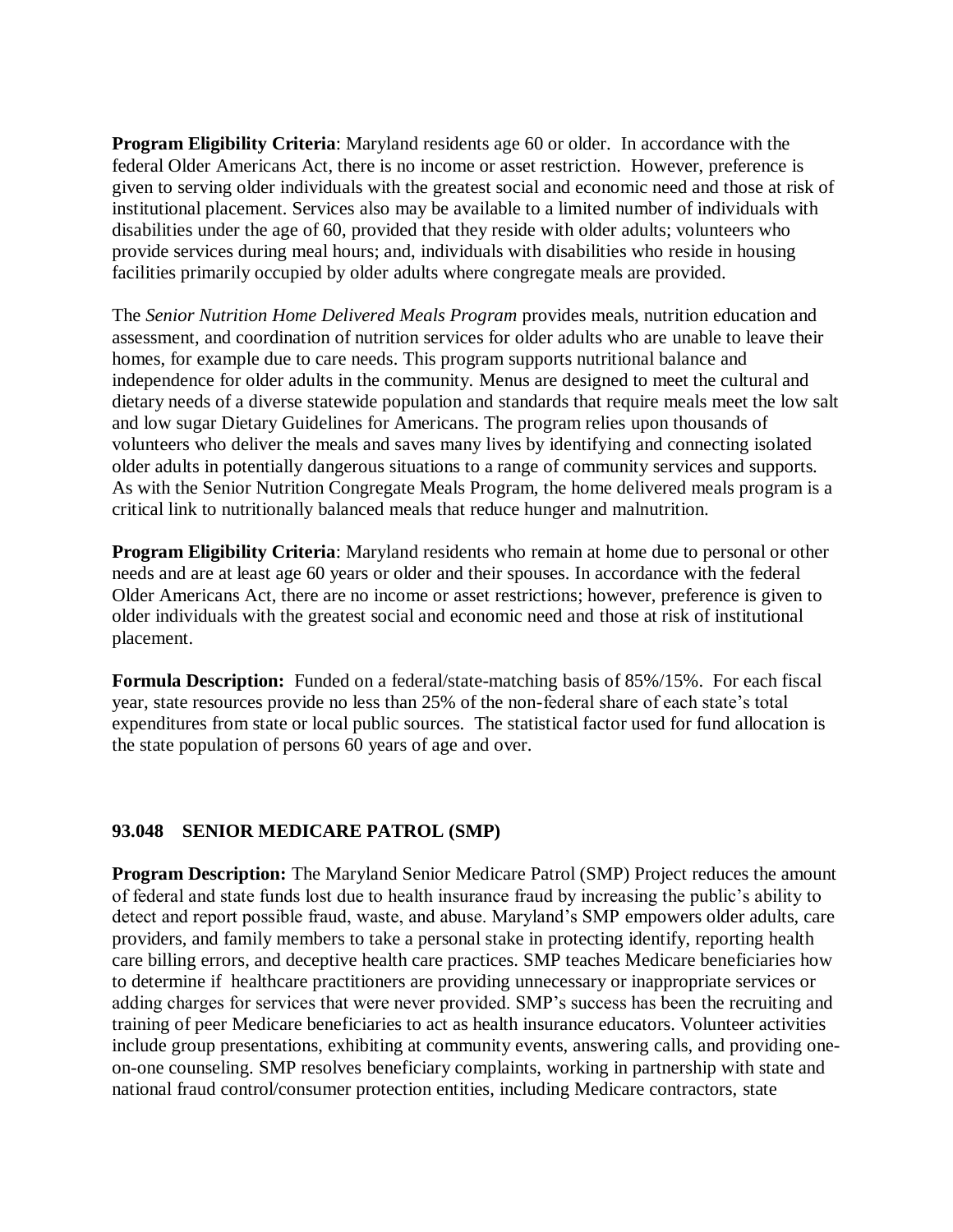Medicaid fraud control units, state attorneys general, the Office of the Inspector General and the Centers for Medicare and Medicaid Services.

**Formula Description:** The Administration for Community Living (Administration on Aging) will fund no more than 75% of the project's total cost, which means the applicant must cover at least 25% of the project's total cost with non-federal resources.

# **93.052 NATIONAL FAMILY CAREGIVER SUPPORT PROGRAM**

**Program Description:** The National Family Caregiver Support Program (NFCSP) provides a broad array of services to families and caregivers who are not receiving compensation for their services. The NFCSP provides services in the following areas: information and assistance about available services, assistance with accessing services, case management, education, training, support services and one-on-one counseling, supplemental services, and respite care to give temporary relief from caregiving responsibilities.

**Formula Description:** Older Americans Act formula grants (Title III-E) for this program are 75% federal and 25% non-federal. The non-federal contribution may be in the form of cash or in-kind contributions, including plans, equipment, or services. Project Grant (Title III-E) matching requirements are specified in the program announcement published in the Federal Register.

# **93.053 NUTRITION SERVICES INCENTIVE PROGRAM**

**Program Description:** Rewards effective performance by states in the efficient delivery of nutritious meals to older adults through the use of cash or commodities.

**Formula Description:** The NSIP is based on a performance incentive model and is administered by the Administration for Community Living (U.S. Administration on Aging). State Units on Aging receive NSIP funding based on the number of meals served in the prior federal fiscal year in proportion to all other states, and the available appropriation. There are no match requirements.

**Program Supported/Population Served:** FY 2017 NSIP meals: 1,096,250 congregate meals and 1,191,629 home delivered meals served statewide.

## **93.517 ENHANCED AGING AND DISABILITY RESOURCE CENTERS OPTIONS COUNSELING**

**Program Description:** This grant is funded by the Administration for Community Living for a three year period (October 2012-September 2015) to work with that Administration and seven other states to establish national standards for "Options Counseling," a planning service offered at Aging and Disability Resource Centers. Options Counselors work with older adults and all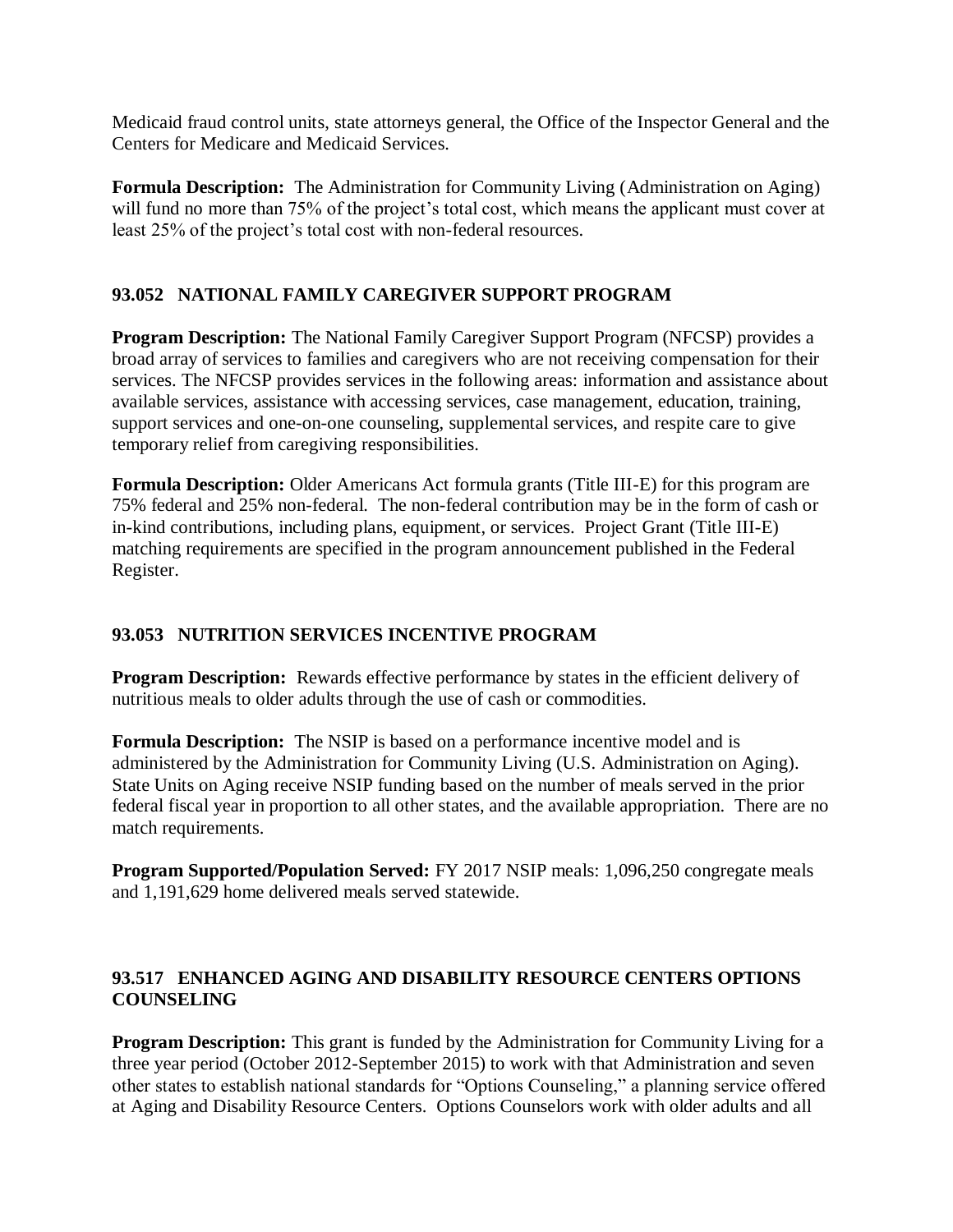individuals with disabilities to educate them about available services and programs, develop plans related to the consumer's long-term needs and goals, and provide any requested assistance with accessing those services. Additionally, the grant requires the development of sustainable funding mechanisms to support on-going Options Counseling through twenty Maryland Aging and Disability Resource Centers, known as Maryland Access Point or MAP. Mechanisms include obtaining reimbursement via federal financial matching for Medicaid related activities. *Ensuring that the State of Maryland is investing sufficient state dollars into these activities in order to obtain federal match will drive on-going sustainability of MAP.* MAP is aligned with Medicaid's Balancing Incentive Program (BIP) requirements to develop a more unified and streamlined public long-term care infrastructure, including through the establishment of a tollfree, statewide phone number, searchable provider directory and website, and single point of entry for information and assistance for long-term support needs. Maryland's new statewide tollfree phone number, **1-844-MAP-LINK (627-5465)**, connects consumers to their local MAP office. People also may search over 11,000 provider listings at **[www.MarylandAccessPoint.info](http://www.marylandaccesspoint.info/)** to find services located near them.

**Formula Description:** This program has no statutory formula. Matching requirements may be required of any grantee to the extent deemed appropriate by the Assistant Secretary for Aging and are generally set at a minimum of 25 percent of the total cost of the project.

**Program Supported/Population Served:** The Aging & Disability Resource Centers, Maryland Access Point (MAP) serves older adults, all individuals with disabilities regardless of age, and their family caregivers.

## **93.734 CHRONIC DISEASE SELF-MANAGEMENT EDUCATION (CDSME)**

**Program Description:** The Chronic Disease Self-Management Education Program, Living Well, is a three year discretionary grant that promotes self-management education statewide. Living Well workshops provide older adults, caregivers, and adults with disabilities access to evidence-based self-management programs which have been proven to reduce rates of chronic disease, improve self-efficacy, and lower health care costs. A key objective is to provide this service to at least 3,500 persons statewide over a 3 year period. In 2014, over 1,500 individuals attended 123 workshops throughout Maryland. Provider organizations include Area Agencies on Aging, local health departments, hospitals, and faith-based and academic organizations.

**Formula Description:** This program has no statutory formula. Grants are awarded on a discretionary basis and subject to availability of funds. There is no matching requirement.

**Program Supported/Population Served:** This grant will serve 3,500 older adults, persons with disabilities, caregivers, and other adults with chronic diseases throughout the state. There is a special focus on delivering services to minority populations.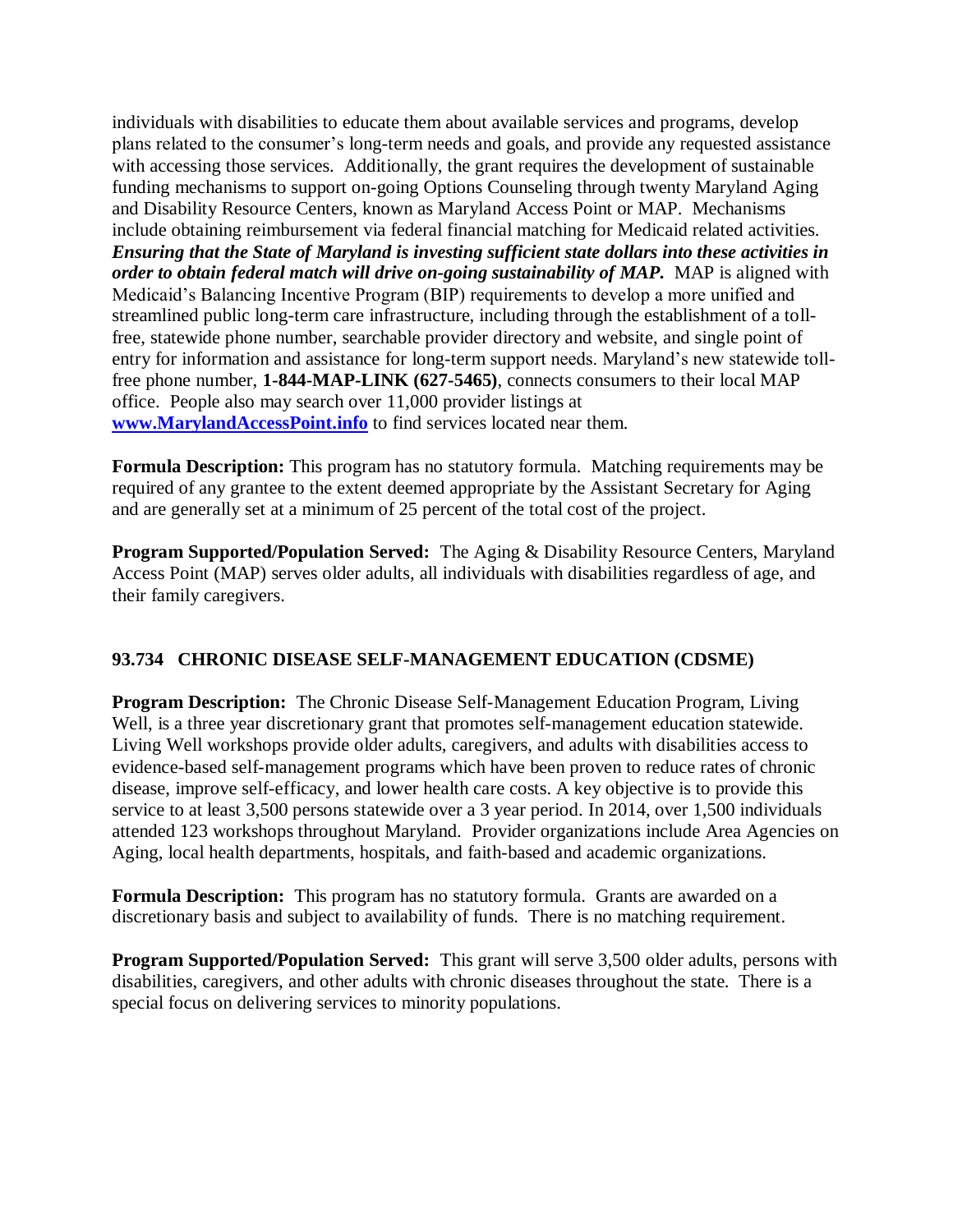## **93.324 STATE HEALTH INSURANCE ASSISTANCE PROGRAM**

**Program Description:** The State Health Insurance Assistance Program (SHIP) provides one-onone, confidential, unbiased information, assistance, and decision support for older adults and adults with disabilities on Medicare about health insurance programs including Medicare, Medigap, Medicare Part D Prescription Drug plans, and Medicare Advantage Plans throughout the state. A statewide network of 19 local programs develop cadres of trained counselors to assist with complex health insurance claims problems and appeals, long-term care insurance options, and applications for low-income subsidy programs. Educational sessions cover a variety of health insurance topics, most notably, Medicare orientation, implications of Maryland's Health Reform for Medicare beneficiaries, and Medicare Part D prescription plans. Outreach is conducted to reach diverse audiences, including Medicare beneficiaries with disabilities.

**Formula Description:** The Basic Grant includes a fixed award of \$75,000, and a variable portion of the grant award based on a formula that considers: (a) the percentage of nationwide persons with Medicare residing in the State; (b) the percentage of the State's persons with Medicare in relation to the State's total population; and (c) the percentage of the State's persons with Medicare who reside in rural areas. Additional funding for specific priorities is available on a year-by-year basis, depending on Congressional approval.

**Program Supported/Population Served:** State Health Insurance Assistance Program (SHIP) Support Services/Approximately 35,000 Individuals Served Statewide Annually

NOTE: *Program Years runs from 4/01 to 3/31*

#### **93.071 THE MEDICARE IMPROVEMENTS FOR PATIENTS AND PROVIDERS ACT: Medicare Low Income Subsidy, Medicare Savings Program and Medicare Prescription Drug Enrollment Assistance through the Aging Network, State Health Insurance Assistance Program and Aging & Disability Resource Centers**

**Program Description:** The Medicare Improvements for Patients and Provider Act (MIPPA) is a jointly funded project of the Administration for Community Living (Administration on Aging) and the Centers for Medicare & Medicaid Services (CMS) to help Medicare beneficiaries apply for the Medicare Part D Extra Help/Low-Income Subsidy (LIS) and the Medicare Savings Programs (MSPs). Funding is also used to provide Medicare Part D counseling to beneficiaries who live in rural areas and to promote the new Medicare prevention and wellness benefits. The funds provide a way for State Health Insurance Counseling Programs (SHIPs), State Agencies on Aging, Area Agencies on Aging (AAAs), and the Aging and Disability Resource Centers (ADRCs), known locally as Maryland Access Point, to coordinate outreach activities to educate and provide application assistance to low income Medicare beneficiaries who may be eligible for valuable savings programs.

**Formula Description**: Two thirds of the allocation amount is based on the number of Medicare beneficiaries in the state who are likely eligible, but not yet enrolled, for LIS. One third of the allocation is based on the number of beneficiaries who are eligible for Part D and who live in